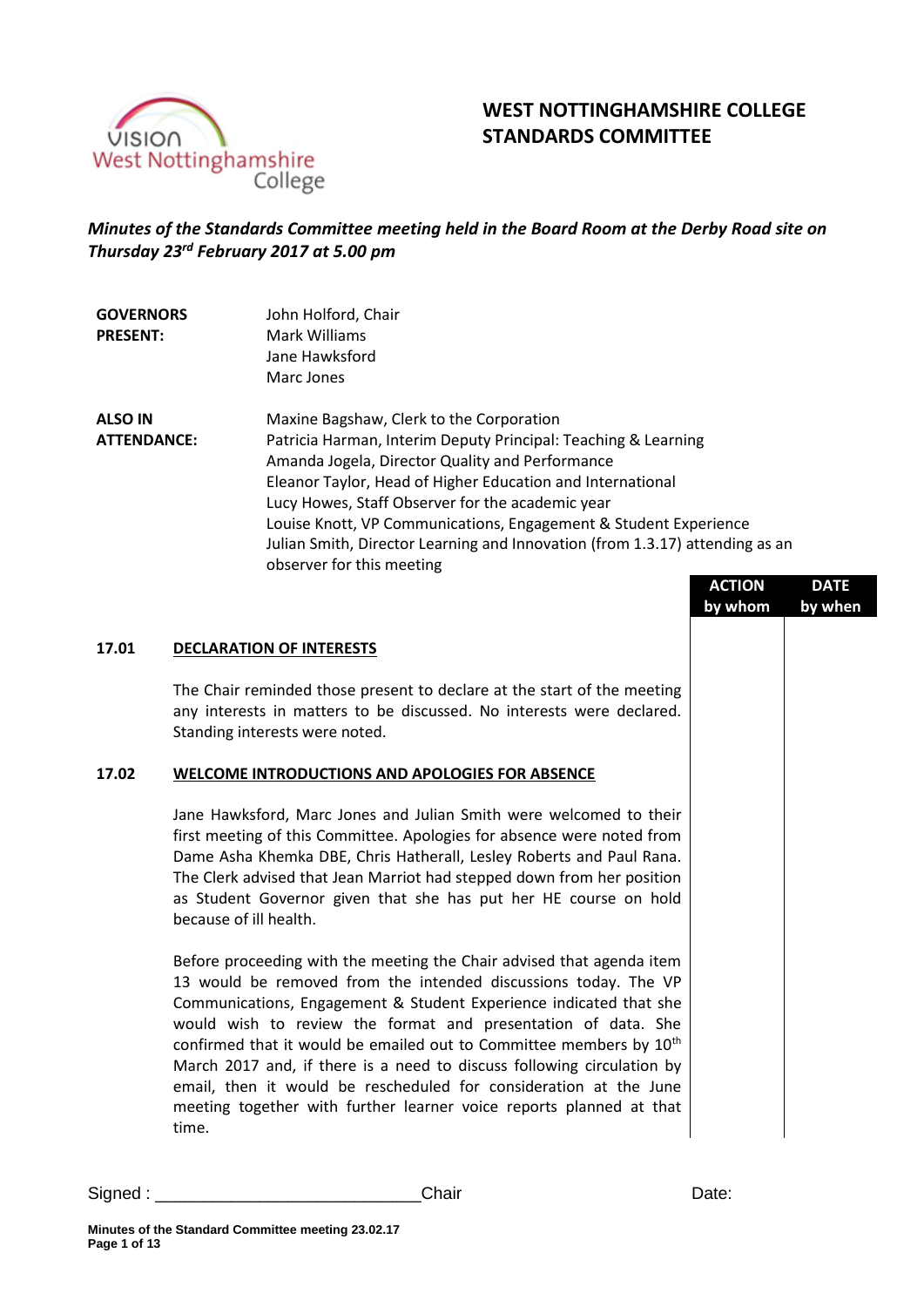| MINUTES OF THE MEETING HELD ON 8TH DECEMBER 2016 & ANY<br><b>MATTERS ARISING</b>                                                                                                                                                                                                                                                                                                                                                                                                                                                                                                                                                                                                                        |                                                                           |                     |
|---------------------------------------------------------------------------------------------------------------------------------------------------------------------------------------------------------------------------------------------------------------------------------------------------------------------------------------------------------------------------------------------------------------------------------------------------------------------------------------------------------------------------------------------------------------------------------------------------------------------------------------------------------------------------------------------------------|---------------------------------------------------------------------------|---------------------|
| The minutes were reviewed and it was agreed that they were an<br>accurate record of discussions.                                                                                                                                                                                                                                                                                                                                                                                                                                                                                                                                                                                                        |                                                                           |                     |
| AGREED: to approve the minutes of the meeting held on 8 <sup>th</sup> December<br>2016.                                                                                                                                                                                                                                                                                                                                                                                                                                                                                                                                                                                                                 |                                                                           |                     |
| There were no matters arising.                                                                                                                                                                                                                                                                                                                                                                                                                                                                                                                                                                                                                                                                          |                                                                           |                     |
| <b>ACTION PROGRESS REPORT</b>                                                                                                                                                                                                                                                                                                                                                                                                                                                                                                                                                                                                                                                                           |                                                                           |                     |
| Members reviewed the table and were happy to note the content of the<br>update provided.                                                                                                                                                                                                                                                                                                                                                                                                                                                                                                                                                                                                                |                                                                           |                     |
| QIP 2016/17                                                                                                                                                                                                                                                                                                                                                                                                                                                                                                                                                                                                                                                                                             |                                                                           |                     |
| Amanda Jogela introduced this item and confirmed that an update on<br>the QIP had been prepared in January prior to the Ofsted inspection. As<br>an overall comment she confirmed that the College was making good<br>progress and indicated that another review and update was planned for<br>April 2017. She indicated that at inspection Ofsted had commented<br>favourably on the self-assessment report and the QIP. They were of the<br>view that they were both rigorous. It was agreed that this was a good<br>position, particularly as this was something picked up as an improvement<br>action in the prior inspection.<br>The Committee reviewed the update and impact summaries for the 13 |                                                                           |                     |
| executive summary would be provided which would pick out and<br>summarise areas that are still a focus/concern, where there remain<br>issues or the timetable for completion of the action is not moving<br>forward as anticipated.                                                                                                                                                                                                                                                                                                                                                                                                                                                                     | Amanda<br>Jogela                                                          | $15th$ June<br>2017 |
| <b>ATTENDANCE, RETENTION AND WITHDRAWALS</b>                                                                                                                                                                                                                                                                                                                                                                                                                                                                                                                                                                                                                                                            |                                                                           |                     |
| Amanda Jogela introduced this item and a number of matters were<br>discussed:                                                                                                                                                                                                                                                                                                                                                                                                                                                                                                                                                                                                                           |                                                                           |                     |
| a) Attendance - she reminded the Committee that the College's<br>target for attendance is 95%, however it is expected that all<br>students aspire to 100%. The College's current attendance for<br>classroom based learning, excluding maths and English, is 91.5%<br>and for maths and English programmes only 85.5% which is a 6%<br>difference.                                                                                                                                                                                                                                                                                                                                                      |                                                                           |                     |
|                                                                                                                                                                                                                                                                                                                                                                                                                                                                                                                                                                                                                                                                                                         | actions identified. In terms of future reporting it was confirmed that an |                     |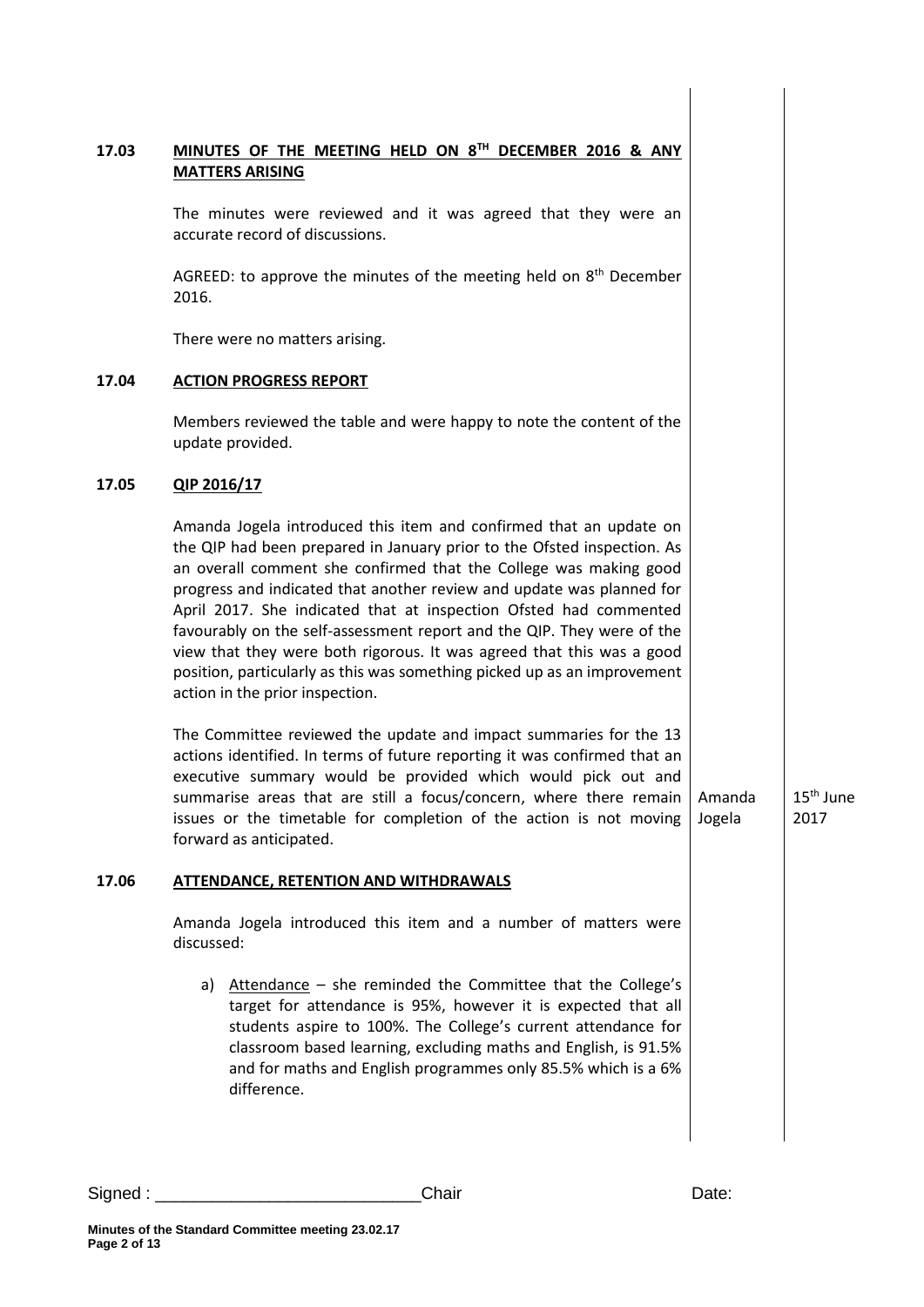b) Whilst an area for improvement, she indicated that this is not as significant a gap as Ofsted are seeing elsewhere and at inspection it was explained that gaps in excess of 10% have been seen in the sector. The overall position in terms of the gap requires improvement but is not as bad as seen elsewhere in the sector. The school with the largest difference is English, maths and Academic Studies. Further drill down identifies that the worst attendance relates to students studying Functional Skills English and Level 2 (69.7%), all 62 students (with the exception of 3) are adults. GCSE maths has better attendance than GCSE English by 6.7%.

In terms of attendance, members' attention was drawn to page 41 and table 3. This is the poorest performing area but assurance was given that there are very low numbers of students and therefore in terms of volumes the small numbers lead to the biggest variations.

- c) In year retention as at February  $2017 -$  the overall in year retention for classroom based learning (Ofsted rules applied) is 97.3% as of February 2017. The retention for 16-18 students (97.5%) compared to 95.5% for 19+ students. High needs students have high levels of retention 98.7%. The Committee questioned whether this was comparable with the prior year position and it was explained that it was.
- d) Withdrawals members' attention was drawn to page 39 and section 6 of the report which details withdrawals. At the 'after 42 day' position, the College is looking okay, however the 'prior to 42 days' is higher than expected and is an area for further review. It was explained that feedback from students has indicated that there were many who were influenced by the fact that induction was only seven hours and therefore this may have been insufficient to fully engage the students. Changes to induction for September 2017 are planned to address the issue.

AGREED: to note the content of the report provided.

### **17.07 ACHIEVEMENT RATES**

Amanda Jogela introduced this item and indicated that for her the focus was on value added. Members' attention was drawn to page 50 and the comparison between 15/16 and 16/17 learners. She explained that there were more learners who would now be measured on a value added basis and therefore it is important that this becomes a greater focus. She indicated that all students were on plan to achieve their learning target, however they were not in terms of their stretch target and that this will be something that needs to be reviewed going forward.

AGREED: to note the content of the report provided.

Signed : \_\_\_\_\_\_\_\_\_\_\_\_\_\_\_\_\_\_\_\_\_\_\_\_\_\_\_\_Chair Date: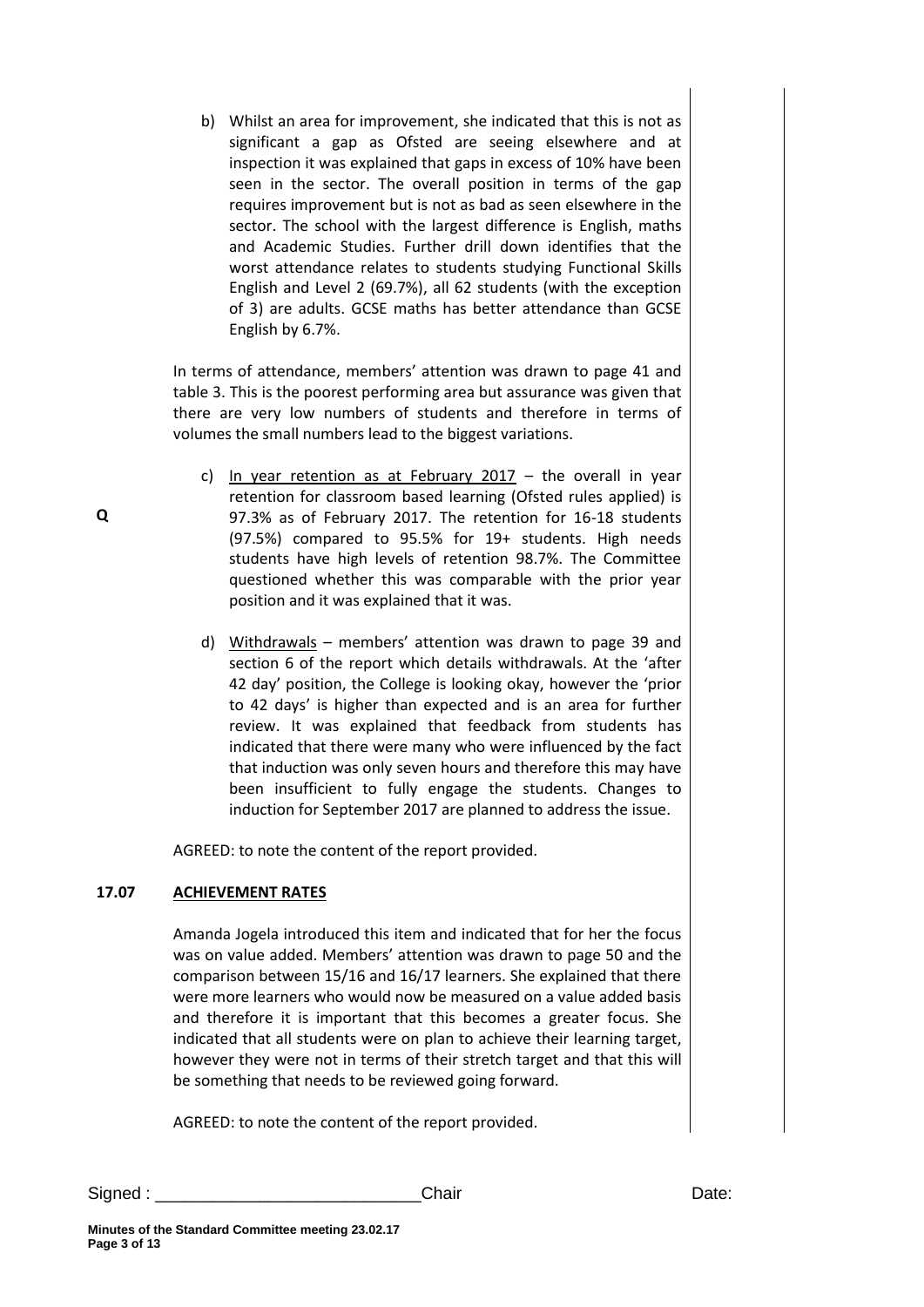#### **17.08 STUDY PROGRAMMES UPDATE**

The Committee reviewed the report provided and key matters noted were:

- At the end of January 2016/17 2487 students were enrolled to 16-19 study programmes.
- Attendance as at  $10^{th}$  February 2017 ranged from 90.3% to 93.7% for the vocational programmes, an improvement from the previous year and 73.4% to 88.6% for maths and English across the Schools of Learning. Attendance is monitored regularly and is a focus for all curriculum teams.
- In 2016/17 40.2% of students had not attained GCSE A\*-C English and 41.9% had not attained GCSE A\*-C maths on entry to their study programmes.
- Students completed initial and diagnostic assessment for maths and English and have been enrolled to the appropriate qualification i.e. GCSE or functional skills. Those who have GCSE grade D on entry have been enrolled to GCSE as have the majority who entered with grade E GCSE. The results of the GCSE mock exams show an improvement on the outcomes for the previous year.
- Improvement strategies for maths and English continue. Staffing for maths and English remains a concern due to absence and performance which continues to be managed. Recruiting suitably qualified and experienced staff remains a challenge.
- The proportion of students who have completed or have a confirmed external work placement to date in 2016/17 is currently 57.1%, this was 43.4% at the same point last year. This should ensure that the figure for 2015/16 is exceeded by the end of the academic year.

The Committee considered the spread of students enrolled to study programmes as set out in section 2.2. It was acknowledged that some Schools of Learning have greater numbers than others with the highest being in Care and Education Studies. It was confirmed that students are enrolled to a vocational qualification or A-Levels, maths and English if they have not attained GCSE grade A\*-C and different elements of wider learning including work placements.

In terms of attendance, it was noted as lower for maths and English than for the main qualification of the study programme.

The Committee discussed the number of students who join the College without A\*-C in maths and English. It was explained that some students did not have either or both. This is a slight reduction in terms of percentages on the prior year position but is still a significant number of students.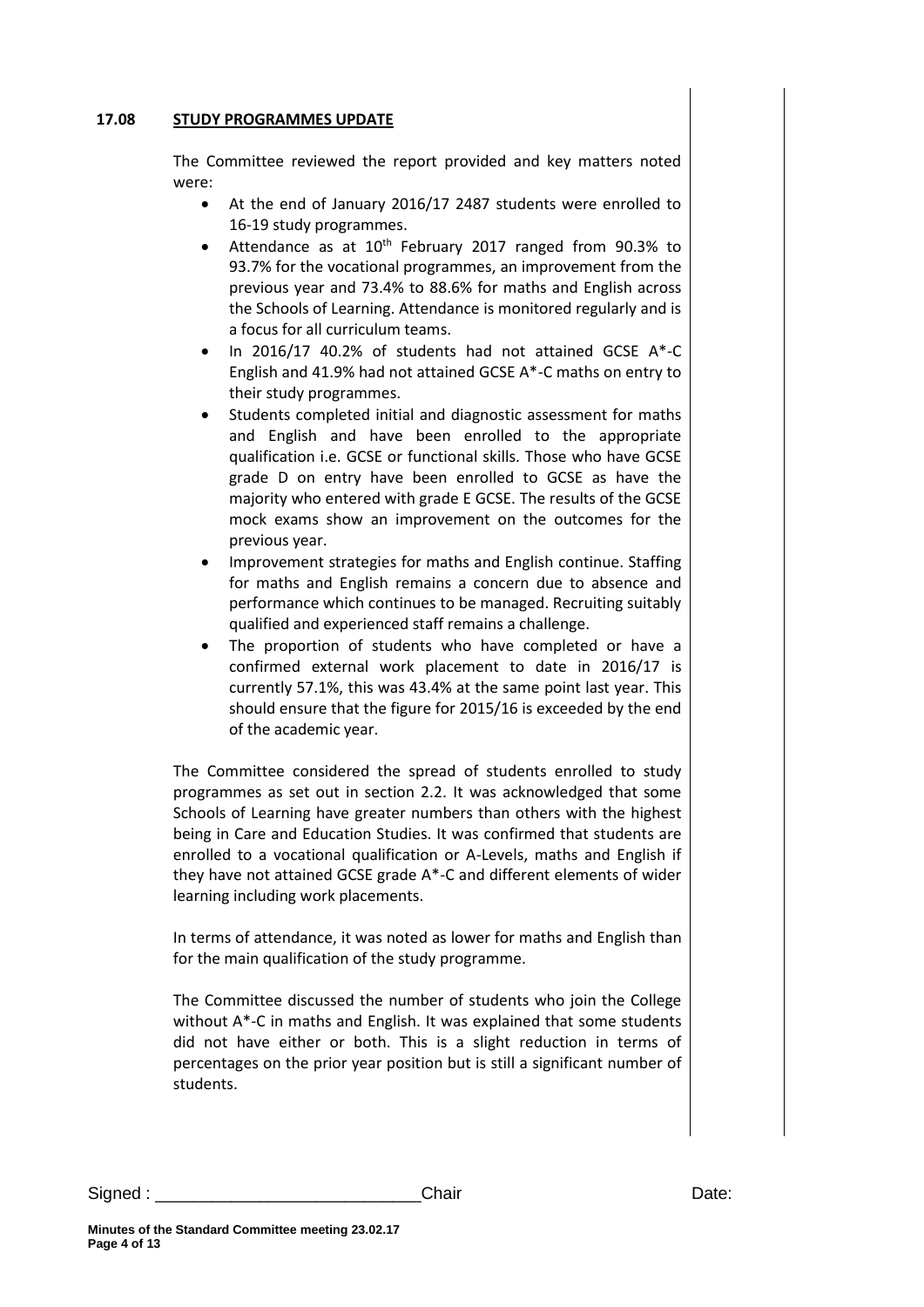It was explained that to meet the conditions of funding, students who have a grade D GCSE in English or maths should continue to study GCSE. In addition, students who have a grade E GCSE undertook an initial and diagnostic assessment and the majority are also studying GCSE rather than Functional skills level 2. It was explained that the position in relation to the grade E is different to that in 2015/16 as they would have predominantly been on Functional skills courses in the prior year. Anyone lower than an E will be doing Functional Skills at level 1 or entry level.

Members' attention was also drawn to the fact that the changes to the grading system for GCSE maths and English qualifications is now in place and will be used for the 2017 exam series. The previous grading of A\*-G has been replaced by a new grading scale of 9-1. The government agenda is for students to attain a 'good' pass in GCSE maths and English. The view is that this may likely be set at grade 5. A grade 4 will continue to be classified as a level 2 achievement. Members' attention was drawn to appendix A which gives the OFQUAL grading scale comparisons.

In terms of performance measures, it was explained that there is a piece of work to do and that systems are being reviewed.

In terms of work experience and work placements, the Committee was advised that the College is in a better position than compared with the same point in the prior year, however there is still more to do. Members reviewed the table of placements broken down by Schools of Learning in section 6.3. It was commented that the high percentage in Care and Education Studies relates to the fact that many of the courses in this School of Learning have mandatory work placements and these have been built up over many years. Generally it was confirmed that securing high quality work placements remains an ongoing challenge and assurance was given that it is a focus.

AGREED: to note the content of the update provided.

### **17.09 EXTERNAL VERIFICATION AND KEY OUTCOMES**

Amanda Jogela introduced this item and confirmed that:

- The College has had verbal feedback from two BTEC quality monitoring reviews in January 2017. Subsequently the College has received one written report which was very positive. The second written report is awaited, this is in relation to work based learning, but again it is expected to be positive.
- Currently there are 22 external verifier visits planned in 2017 between February and the end of the academic year covering a range of curriculum areas.
- There were seven outstanding actions for the construction crafts curriculum area following an external verifier visit at the end of June 2016.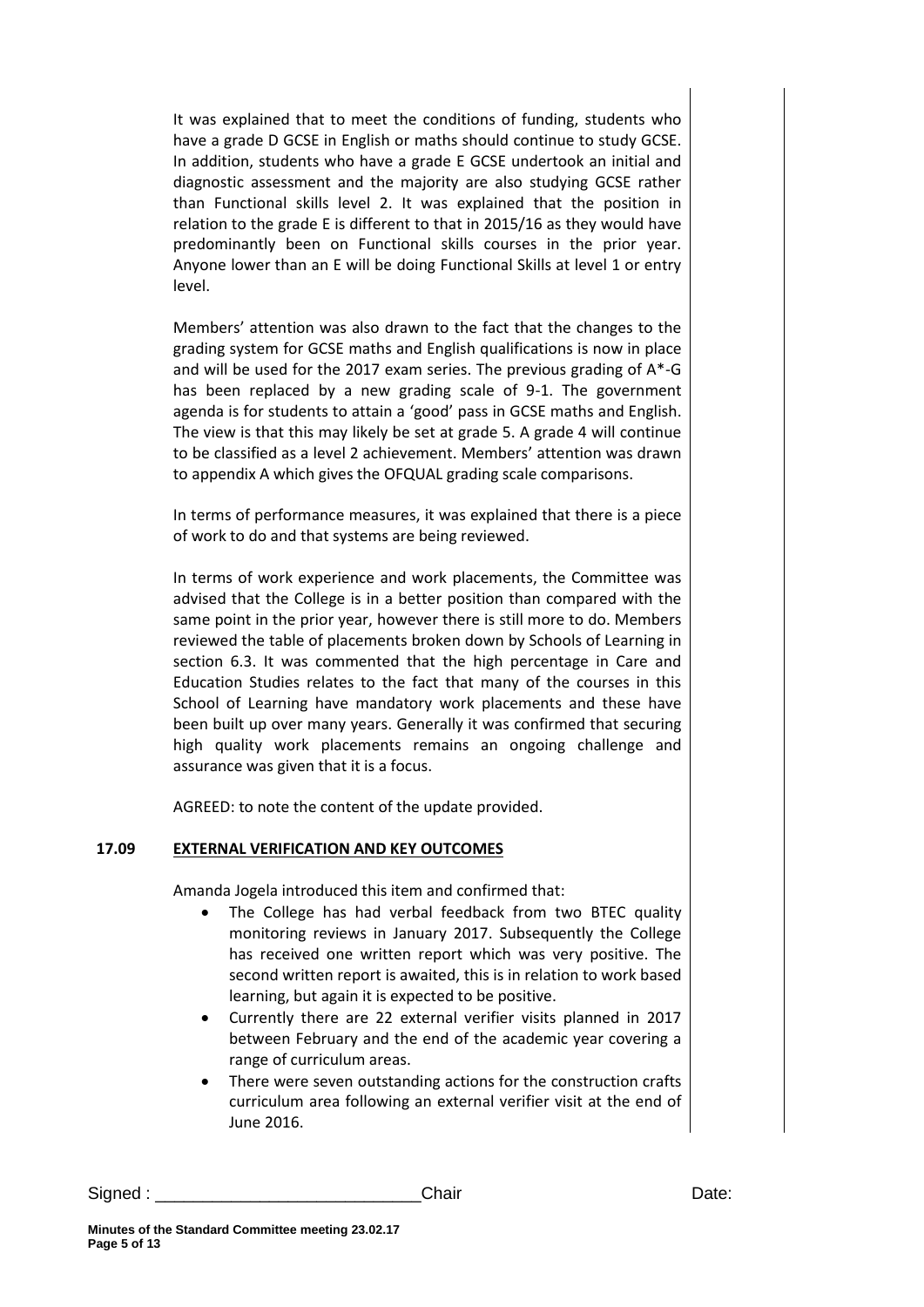Since this period all actions have been closed off and sanctions lifted and again assurance was given of a positive position.

AGREED: to note the content of the update provided.

#### **17.10 TEACHING, LEARNING, TRAINING & ASSESSMENT**

Amanda Jogela introduced this item and drew members' attention to the executive summary where it was confirmed:

- a) Summary of on campus teaching, learning and assessment observations
- The College's teaching, learning and assessment observation policy was revised at the end of the autumn term and as a result graded observations have been suspended with the exception of partner provider/subcontractor provision.
- All delivery staff will receive five individual learning walks per academic year. These can either be curriculum specific or cross college.
- Centralised records show that seven developmental observations have been conducted during the autumn term and learning walks have routinely taken place within all Schools of Learning.
- The number of learning walks within the Vision Business Unit were significantly lower than in the Schools of Learning during the autumn term. It was explained that this is because students who are enrolled through the VBU are not usually on campus and therefore logistically it is more difficult to complete these. It was explained that for VBU there are other quality assurance mechanisms in place other than learning walks. Assurance was given that these mechanisms and processes do a similar job.
- Key strengths during the autumn term motivated and keen to learn, stretch and challenge, acquire knowledge, skills and understanding and questioning
- Key areas for development during the autumn term learning environment, aims, learning outcomes or action plans and setting targets appropriate to each student.
- b) Summary of off campus teaching, learning and assessment observations – it was explained that these have been RAG rated and targeted on the basis of risk.
- 266 partner provider staff were delivering to College students during the autumn term. This number fluctuates throughout the academic year due to an increase of new partners and termination of contracts with others and is continuously reviewed to ensure that observations are completed where required.
- Of the 42 standard observations completed during the autumn term, the grade profile shows 74.1% of sessions were graded good or better.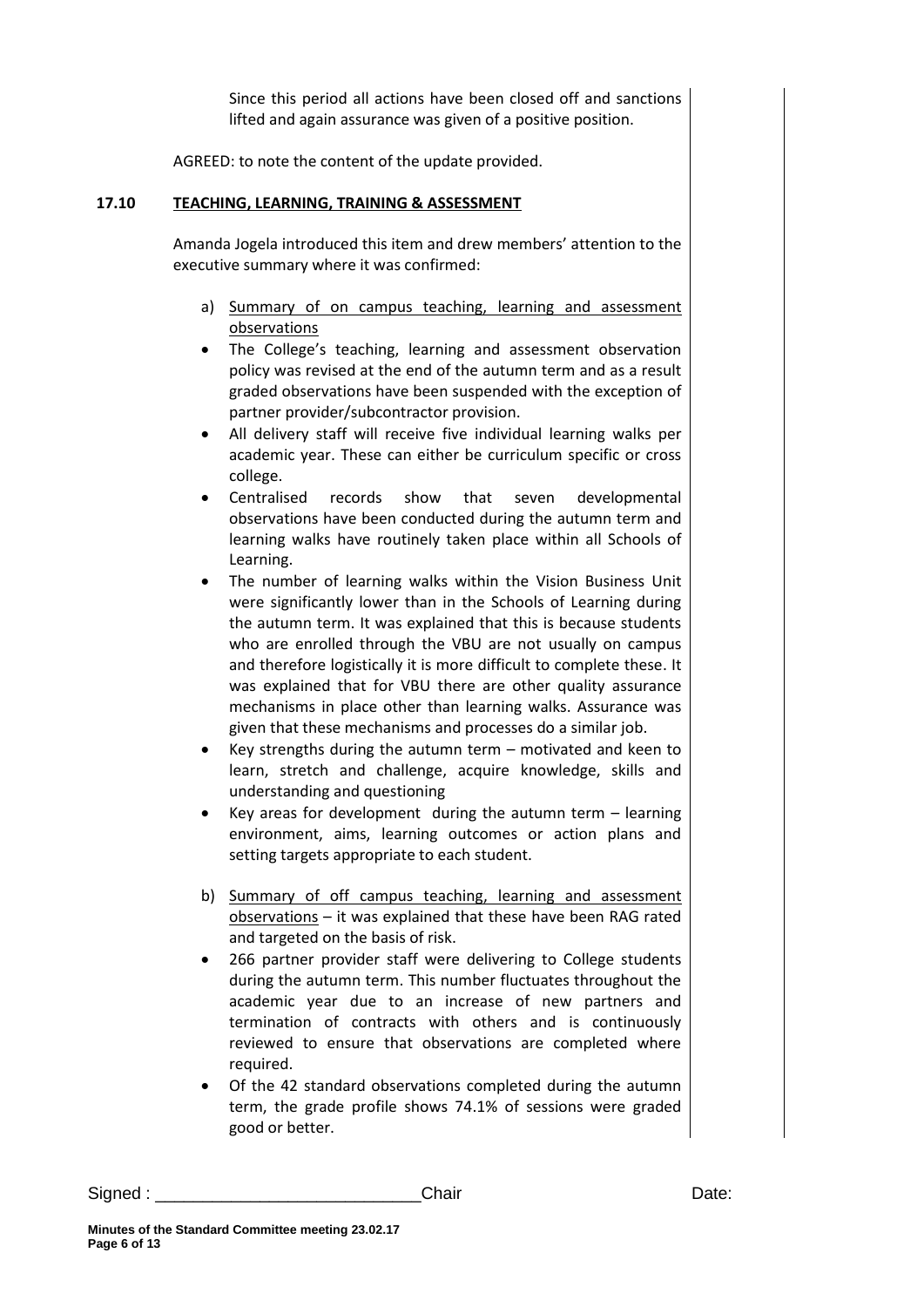This evidences a 2.4% increase in good or better teaching in comparison to the same point in 2016.

 Of the 15 re-observations completed during the autumn term, nine sessions were graded good (60%) and six sessions were graded as requires improvement (40 %).

AGREED: to note the content of the update provided.

#### **17.11 QUALITY CURRICULUM REVIEWS**

**Q**

Amanda Jogela introduced this item and confirmed that 18 FE quality curriculum reviews were completed in January 2017, five HE quality reviews were completed in December 2016 and four WRT industry reviews are scheduled for February 2017. The Committee questioned what exactly is involved in a 'curriculum review'. Members' attention was drawn to page 64 and section 3 of the document which confirms that they include:

- Position statements
- QIP progress
- Data analysis (attendance, retention and progress)
- Review of learning walks
- Effectiveness of staff development
- Marked work
- Audits, progress and impact
- Learner voice
- EV
- $\bullet$  IV

It was confirmed that the review team undertake document reviews as well as face to face discussions. Each review is expected to take one hour. Outcomes will involve targeted support and action plans for each area. It is the internal quality internal team who set the agendas for the reviews. It was explained that the process in itself gives the senior team a level of confidence that the curriculum managers do/do not know their own students and the areas of focus needed.

It was explained that the College undertakes 'learner journey reviews' for work based learning students instead of learning walks.

It was noted that the next round of FE quality reviews are scheduled for March 2017.

AGREED: to note the content of the report provided.

### **17.12 HE UPDATE**

Eleanor Taylor introduced her written report and reminded the Committee of the Teaching Excellence Framework (TEF changes).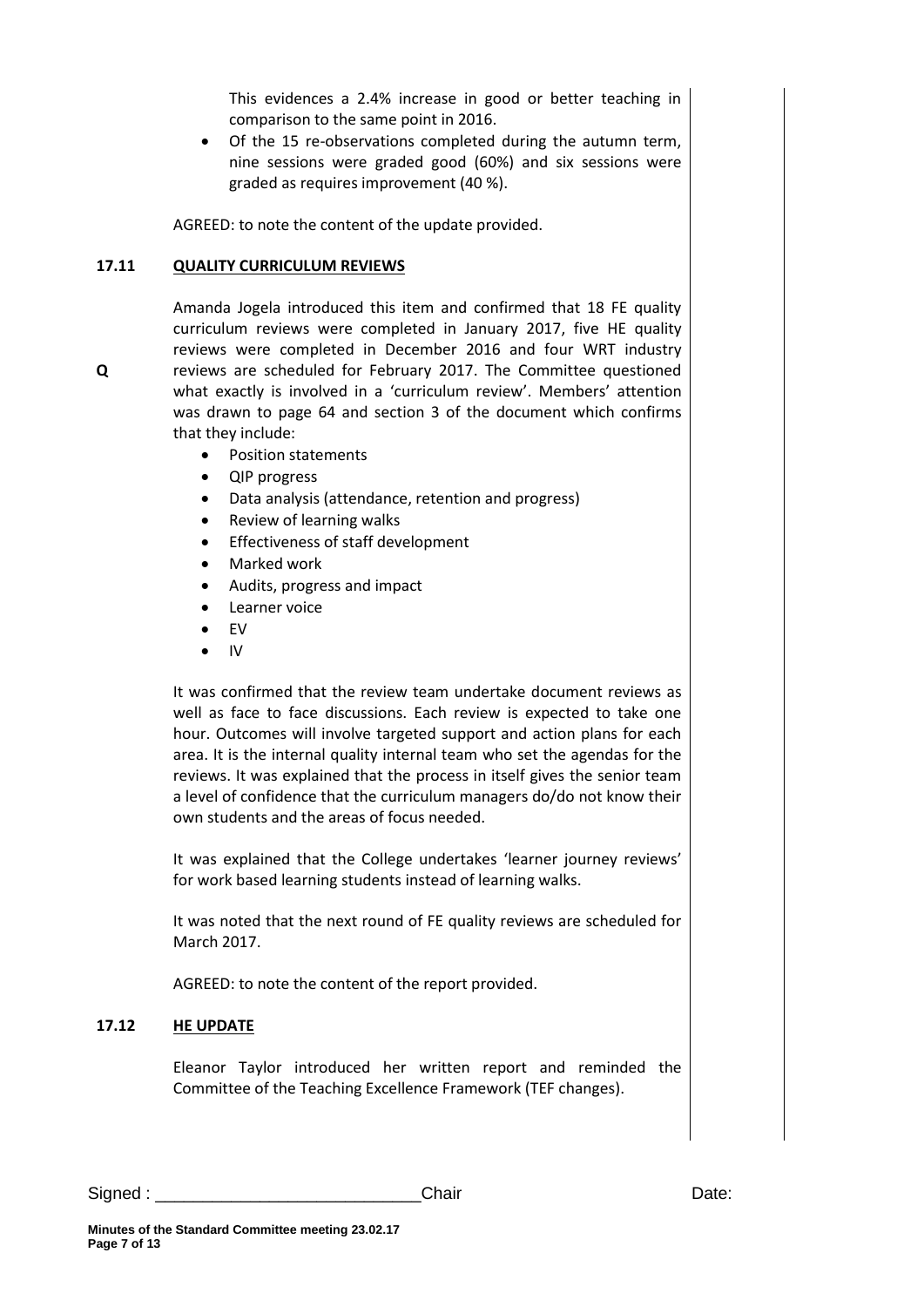She circulated a copy of a letter received from HEFCE dated 8<sup>th</sup> February 2017, this confirms that there were no initial points of concern following the original assessment.

Under the revised operating model, greater emphasis will be placed on a providers' periodic review process as the key mechanism to improve economic outcomes and the student academic experience. HEFCE will verify the approach each prover takes to its own periodic review processes through a one off scrutiny process due for WNC 2019-2020. The Committee were reminded that there is more emphasis now on the role of governors. Members' attention was drawn to section 2.6 as these are the core metrics on which the TEF award would be based. Those areas highlighted as green are considered as good and those areas highlighted as blue requires focus and improvement.

In terms of changes, the Committee was advised that the College is planning to subscribe to UCAS and is submitting an application for an Access Agreement. The latter would allow the College to increase its fees.

The Committee questioned what the significance is to the College of UCAS membership. It was explained that all full time admissions will go through UCAS from 2018. The expectation is that this will lead to an increase in the number of applications and will generally raise awareness of College provision. The Committee was advised that UCAS membership costs are not insignificant. There is a membership fee plus a fee per application. In addition to this it is expected that additional staff resource will be required to manage the process. Although it is expected that membership of UCAS will lead to an increase in the number of applications, it is expected that there will be a reduction in the conversion rate that currently exists through the direct application route.

In terms of fees and access arrangements, it was explained that there is a good set of processes currently in place and the intention is to build upon this. The College hopes to be able to offer more flexibility regarding part time and mature students and also at the same time provide a regional LEP focus.

In terms of UCAS, the College will initially be running a dual system. One note of caution raised was the lack of student accommodation in the Mansfield area, this may limit the conversion rate of applications.

AGREED: to note the content of the update provided.

### **17.13 LEARNER VOICE**

**Minutes of the Standard Committee meeting 23.02.17**

As indicated at the beginning of the meeting this item has been withdrawn and will be reviewed and updated and circulated by email on or before 10th March 2017.

LK 10.3.2017

**Q**

**Page 8 of 13**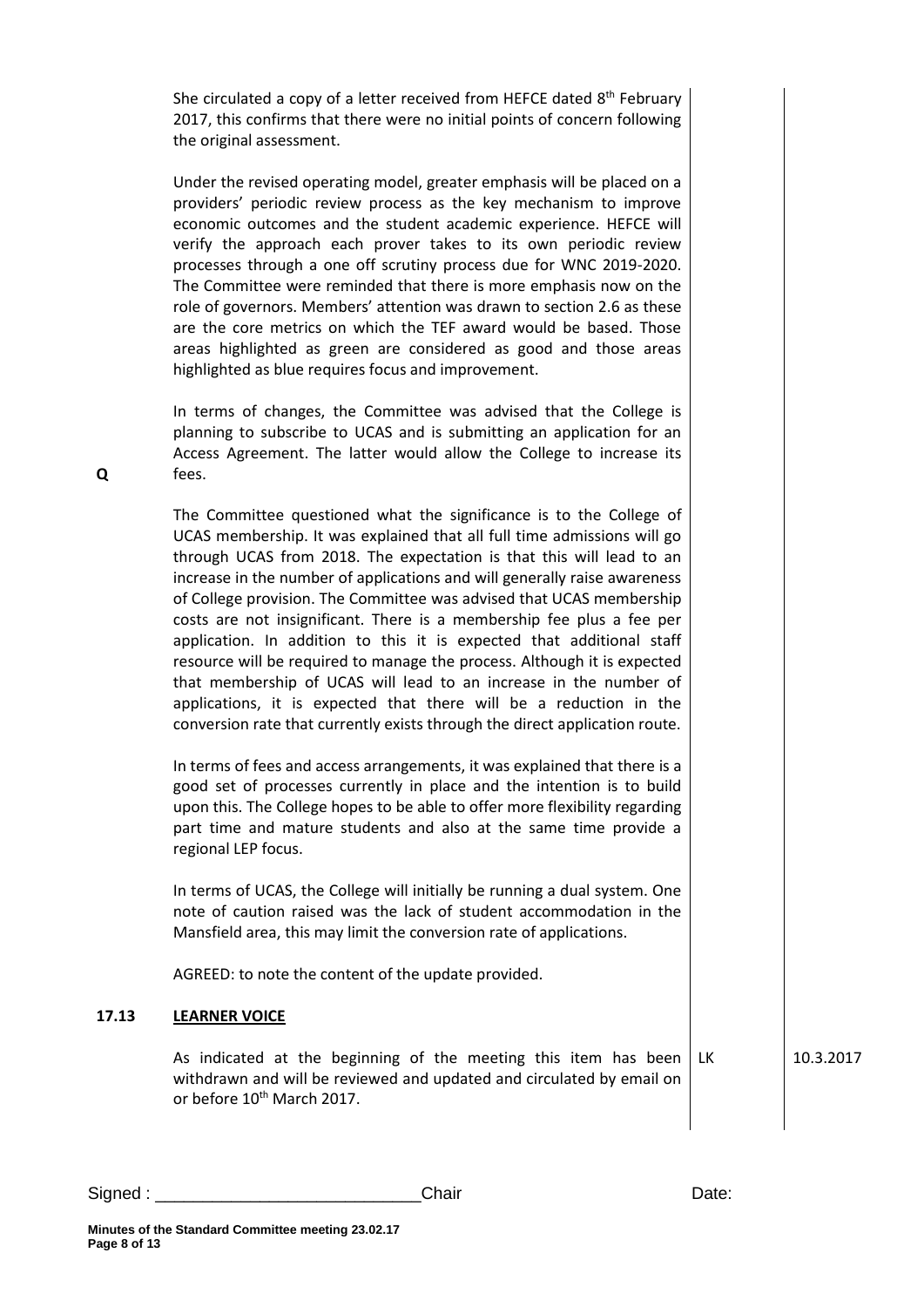#### **17.14 SAFEGUARDING**

Louise Knott introduced this item and confirmed that work with potentially at risk vulnerable students has continued and there are currently 908 identified students on programme within the different groups who have been identified as potentially at risk of not achieving their qualifications. The student coaches have had 2211 interventions with students since the beginning of September. It was noted that this is a significant increase.

It was explained that there has been a change in the safeguarding team structure with their focus expanded to include monitoring of attendance, coursework, pastoral, refugees, safeguarding and financial. These were areas that the College was not previously specifically tracking for those identified as at risk and vulnerable. The broader scope in itself will lead to a higher level of need. The broader view looks at triggers that may lead to safeguarding need, this has been a purposive approach. The College is trying to prevent a need arising rather than acting upon a need situation. There is generally raised awareness. It was acknowledged that some students can fall in to more than one of the groups identified as set out in table 3.2.

In terms of future developments, it was explained that the College is looking to set a far tighter attendance threshold for support and intervention. The initial view is 90% and no less than this so that maximum impact can be obtained through early intervention.

In terms of a Prevent update, it was confirmed that online radicalisation is now the highest perceived risk.

In terms of the safeguarding development plan for 2016/17, the work with partners continues to be a high priority due to the changing nature of the group and ensuring compliance and good practice, however the low number of incidents reported from partners is being explored and actioned. She expressed the view that it did not seem right that partners have fewer referrals than College activity. To try and address this, apprentices in the work place can now self-refer directly to the College and the reliance upon employer systems should reduce. It was confirmed that a steering group has been established to look at the partner referral position. Good discussions have taken place and agreed actions have been identified.

Members' attention was drawn to page 93 which summarises a number of safeguarding incidents reported. The College is continuing to see an increase. The Committee questioned why this might be and it was explained that there has been a lot of awareness raising training. Unfortunately the College is also seeing an increase in the number of students self-harming and the level of mental ill health is steadily on the increase.

**Q**

Signed : \_\_\_\_\_\_\_\_\_\_\_\_\_\_\_\_\_\_\_\_\_\_\_\_\_\_\_\_Chair Date: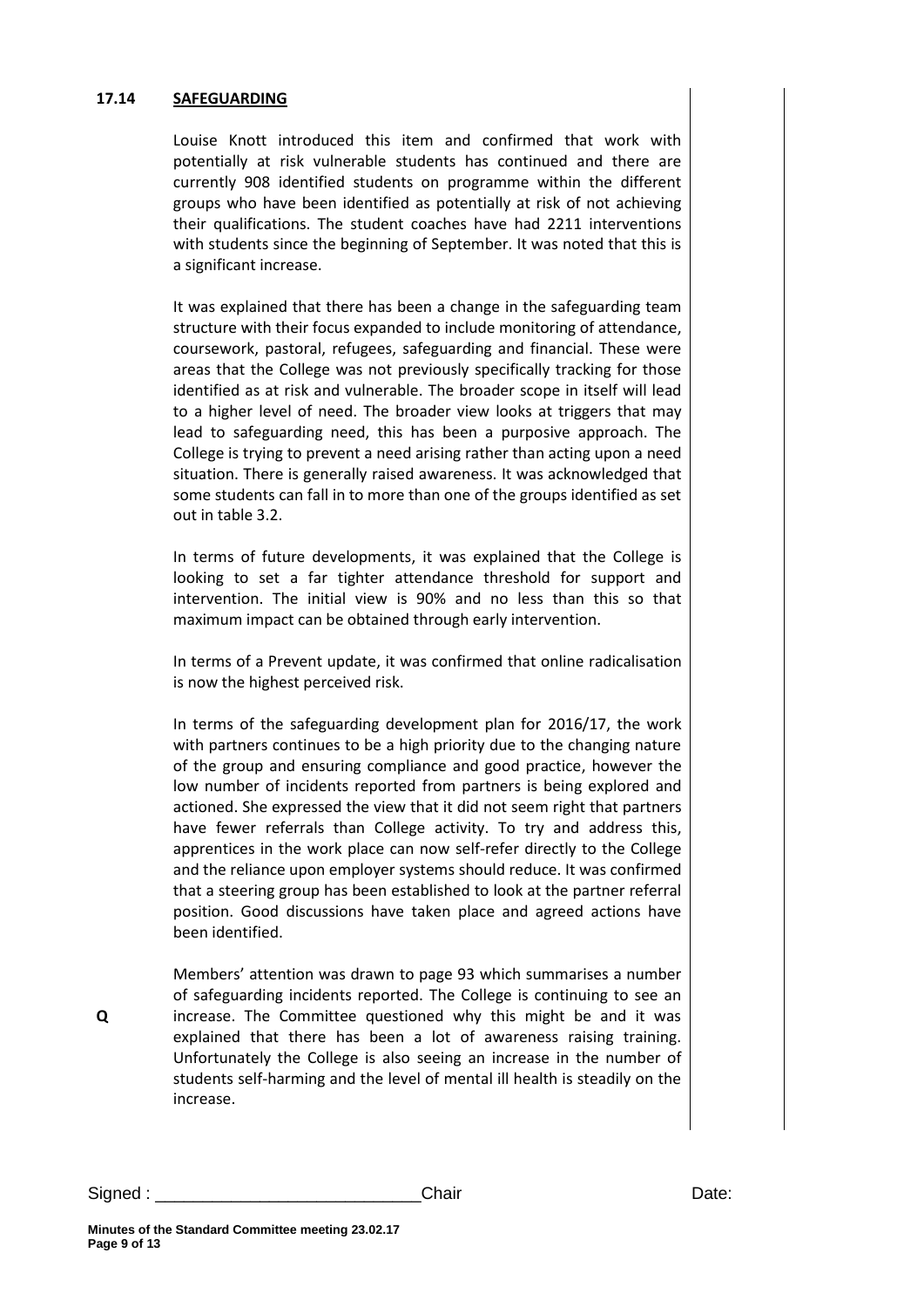In terms of the data provided, the Committee agreed that the trends seen with partners do not look right and the belief is that it is a referral issue in terms of practices and processes, rather than being seen as evidence of less safeguarding concerns.

It was explained that there is still more work to do in terms of student knowledge about what happens regarding the impact of a Prevent referral. The Committee was advised of the College's processes in terms of internal and external steps. It is very much a supportive process, however in some instances it is perceived to be more of a punishment. This is something that needs to be changed in terms of student understanding.

AGREED: to note the content of the update provided.

### **17.15 E&D ACHIEVEMENT GAPS**

Members' attention was drawn to the written report and key matters noted were:

- At 16-18 there is a 5% achievement gap between males and females. This is related to the poor performance of construction in 2015/16 which is a predominantly male area. This, coupled with a continuing improved picture within Hair and Beauty and Childcare, which is predominantly female, has resulted in this gap.
- The College has put a rapid improvement plan in place for construction in 2016/17 and whilst it is too early to report on impact, in year attendance and retention data shows no gaps in gender as at 10<sup>th</sup> February 2017.
- BAME students tend to do better than white British students across the age range. At 16-18 however the relatively small number of students positively skews the data. The College has examined the data by gender and ethnicity to see whether national trends in the under achievement of white boys continues within the College, and this is not the case. White British boys tend to do at least well and in some cases better than white British females.
- Students with learning difficulties and disabilities the College is showing a gap in achievement at both ages whereby students who have some form of learning difficulty or disability under achieve. However this data reflects those students who have declared a disability within their application form or upon enrolment. It is not therefore reflective of those students who are supported by the ALS teams.
- For those students supported by the ALS team at 16-18, they outperform those students who are not supported by 3%. At 19+ there is an 8% achievement gap whereby those students who are supported by the ALS team under achieve.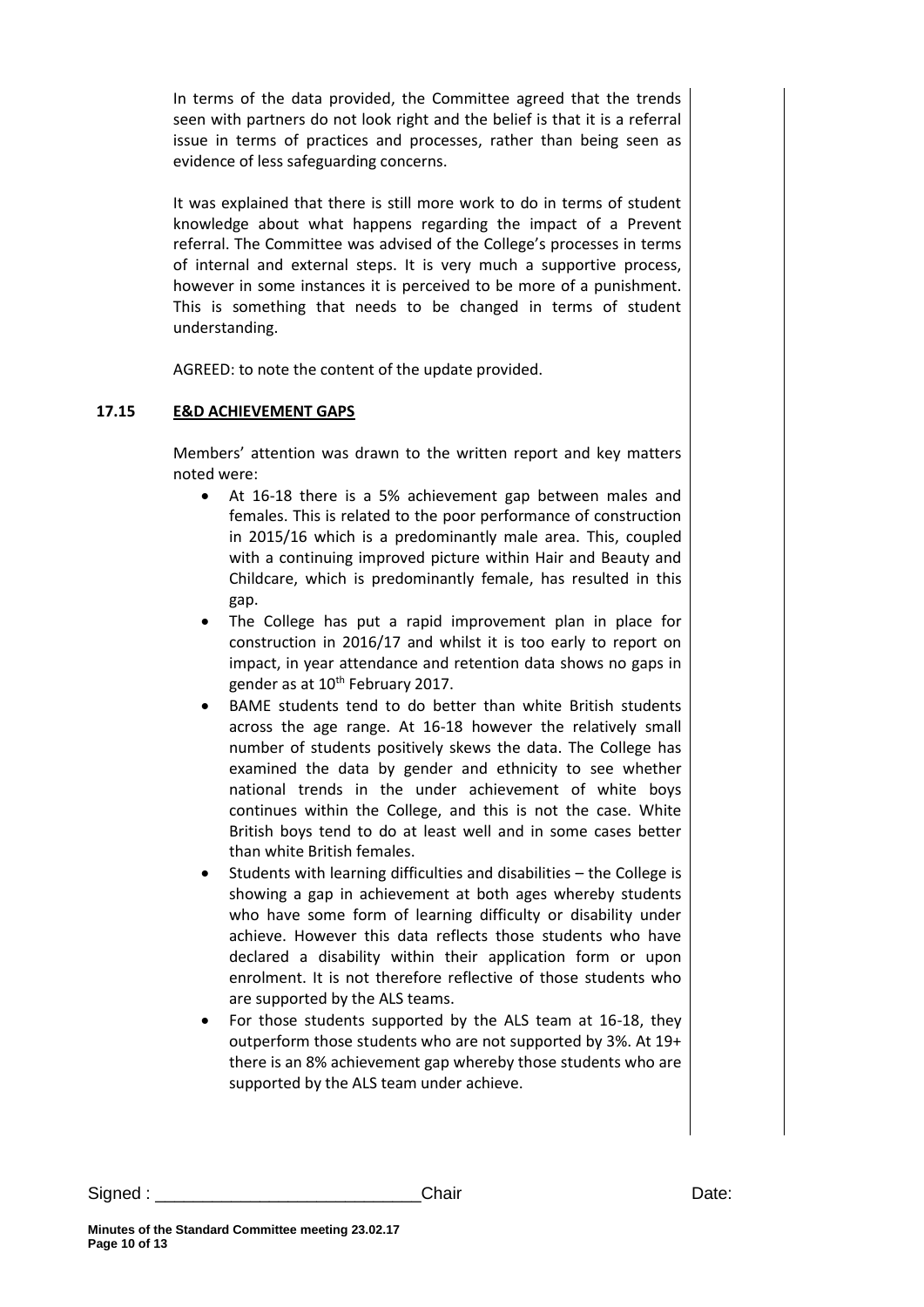| In 2015/16 the College supported 37 19+ students through ALS.<br>As such the under achievement of one student has a<br>disproportionately negative impact on the data. The gap in<br>achievement has been narrowed to six students, three of whom<br>did not pass at all and three who partially passed their course.<br>At 16-18, high needs students outperform non high needs<br>$\bullet$<br>learners by 5%. At 19+ high needs learners underperform by 9%.<br>In 2015/16 there were only 26 learners who were supported<br>through high needs funding and as such the underachievement<br>of one learner can have a significant impact upon data.<br>Looked after children in particular tend to underperform against<br>$\bullet$<br>their peers, this is a particular note for those who are in foster<br>care (-25%). However there are relatively few learners (15)<br>within this category and as such data is negatively skewed.<br>Retention was an issue last year at 74%. In year data for 2016/17<br>would indicate that retention currently stands at 98% with<br>attendance slightly behind college averages at 89% therefore<br>there is a risk.<br>The main achievement gap of note within the HE student<br>٠<br>population relates to gender where females underperform by 4%<br>with a 6% gap in retention. This relates specifically to quality<br>issues on the Children and Young Peoples Services course which<br>is predominantly female and has been reported previously to<br>this Committee.<br>In terms of future work, equality and diversity impact data for | Louise | June 2017 |
|-----------------------------------------------------------------------------------------------------------------------------------------------------------------------------------------------------------------------------------------------------------------------------------------------------------------------------------------------------------------------------------------------------------------------------------------------------------------------------------------------------------------------------------------------------------------------------------------------------------------------------------------------------------------------------------------------------------------------------------------------------------------------------------------------------------------------------------------------------------------------------------------------------------------------------------------------------------------------------------------------------------------------------------------------------------------------------------------------------------------------------------------------------------------------------------------------------------------------------------------------------------------------------------------------------------------------------------------------------------------------------------------------------------------------------------------------------------------------------------------------------------------------------------------------------------------------------------------------|--------|-----------|
| apprenticeships needs further investigation and will be reported to the<br>next meeting.                                                                                                                                                                                                                                                                                                                                                                                                                                                                                                                                                                                                                                                                                                                                                                                                                                                                                                                                                                                                                                                                                                                                                                                                                                                                                                                                                                                                                                                                                                      | Knott  |           |
| AGREED: to note the content of the update provided.                                                                                                                                                                                                                                                                                                                                                                                                                                                                                                                                                                                                                                                                                                                                                                                                                                                                                                                                                                                                                                                                                                                                                                                                                                                                                                                                                                                                                                                                                                                                           |        |           |
| <b>STUDENT DISCIPLINE ANALYSIS</b>                                                                                                                                                                                                                                                                                                                                                                                                                                                                                                                                                                                                                                                                                                                                                                                                                                                                                                                                                                                                                                                                                                                                                                                                                                                                                                                                                                                                                                                                                                                                                            |        |           |
| Louise Knott introduced this item and drew members' attention to<br>section 2 which provides a summary of disciplinary information. For the<br>full year in 2015/16, the College carried out just over 500 student<br>disciplinaries. In the 2016/17 year to December 2016, the College has<br>conducted 350 disciplinaries, therefore if this is extrapolated for the full<br>year there are likely to be significantly more disciplinaries carried out. An<br>analysis has been undertaken in relation to the incidents and these have<br>revealed that there have been an increase in disciplinaries relating to low<br>level behaviour or issues e.g. disrespect, peer on peer bullying. There has<br>also been an increase in online forms of poor behaviour e.g. sexting,<br>online abuse, chatroom bullying and texting.                                                                                                                                                                                                                                                                                                                                                                                                                                                                                                                                                                                                                                                                                                                                                               |        |           |
| A review of the position has shown that:<br>Greater awareness amongst staff as a result of safeguarding<br>٠<br>training has made them more likely to act quickly to stop banter,<br>spot peer on peer bullying and online forms of poor behaviour.                                                                                                                                                                                                                                                                                                                                                                                                                                                                                                                                                                                                                                                                                                                                                                                                                                                                                                                                                                                                                                                                                                                                                                                                                                                                                                                                           |        |           |

**17.16**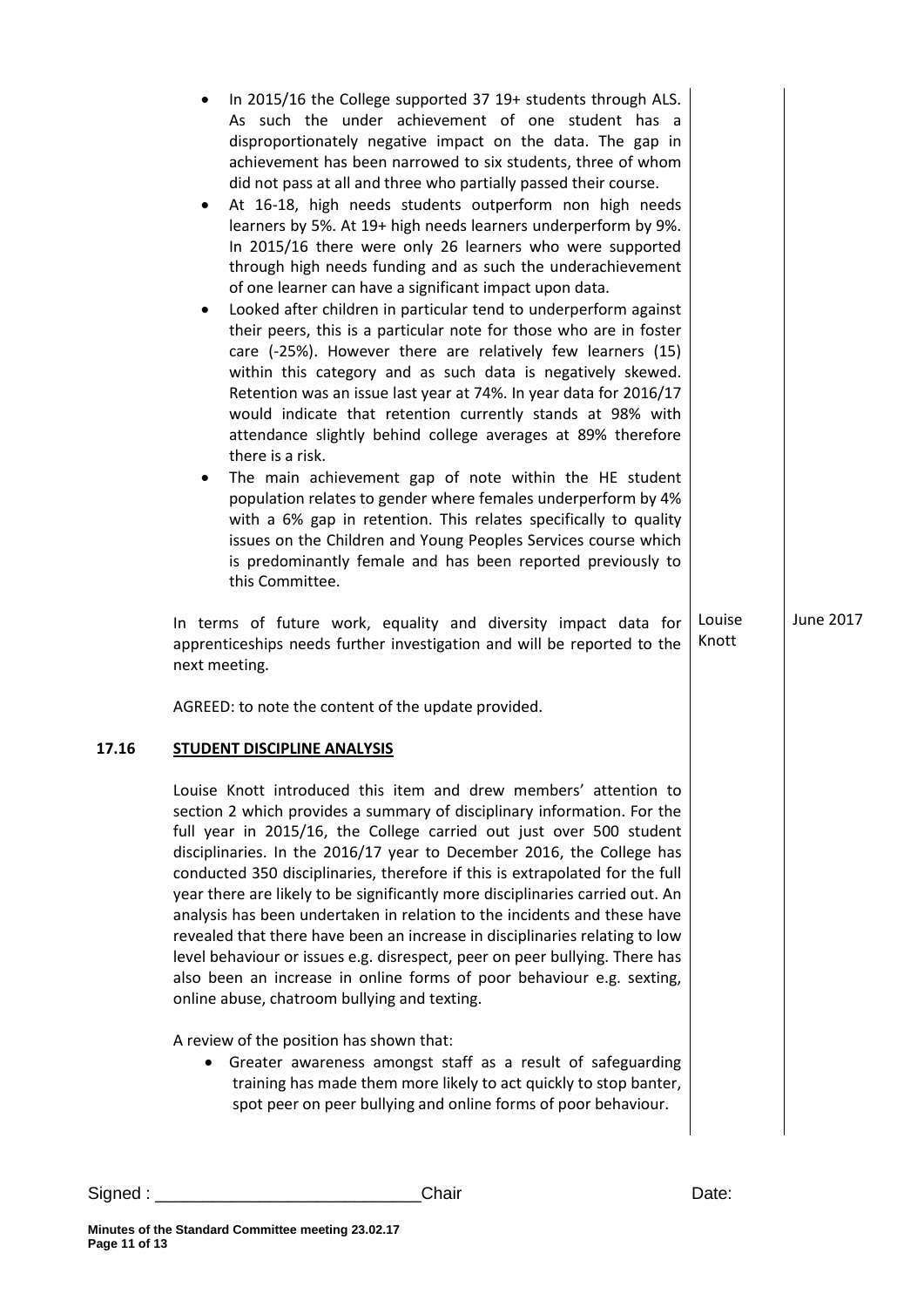| There are issues with disciplinary processes at stage 3, often with<br>students potentially suspended for long periods while<br>investigations are carried out and panels convened. This has a<br>detrimental impact on learning but also means that the students<br>may find it hard to return to College and exacerbate the poor<br>behaviour in the first place.<br>The College has also seen a rise in safeguarding referrals and a<br>٠<br>steady increase in students presenting with significant mental<br>health issues. In the early stages this may present as poor<br>behaviour and be picked up through the disciplinary process.<br>The College's induction processes at the start of 2016/17 did not<br>$\bullet$<br>enable the College to set out its standards and expectations very<br>clearly.                                                                                                                                                                                                                                          |       |                 |
|-----------------------------------------------------------------------------------------------------------------------------------------------------------------------------------------------------------------------------------------------------------------------------------------------------------------------------------------------------------------------------------------------------------------------------------------------------------------------------------------------------------------------------------------------------------------------------------------------------------------------------------------------------------------------------------------------------------------------------------------------------------------------------------------------------------------------------------------------------------------------------------------------------------------------------------------------------------------------------------------------------------------------------------------------------------|-------|-----------------|
| In terms of actions it has been agreed:<br>The College will review the disciplinary process and is proposing<br>$\bullet$<br>changes for 2017/18 which will shorten the length of time a<br>student needs to be absent from College, and negate the need<br>for a full investigation to be completed prior to a decision being<br>made as to whether the alleged offense is a stage 3. Regular<br>disciplinary panel dates are already in the diary so there is no<br>longer a need to wait to convene.<br>We are arranging training for our teaching staff around mental<br>$\bullet$<br>health that will enable them to spot early warning signs which<br>may mean support can be put in place and thus avoiding<br>behaviour escalating to a point where it results in a disciplinary.<br>Finally, we have reviewed our induction processes and will<br>٠<br>ensure that in the first two weeks, a session on values,<br>expectations and standards is delivered.<br>AGREED: to note the content of the report provided.<br><b>CONSTRUCTION UPDATE</b> |       |                 |
| Patricia Harman introduced this item and it was confirmed that as this is<br>an area of focus an update will be given at each meeting. Key matters<br>brought to members' attention were:<br>Retention for the main vocational qualifications is good.<br>$\bullet$<br>Retention for maths and English is at similar levels as students on<br>study programmes should not be withdrawn from individual<br>elements of their study programmes i.e. maths or English.<br>Attendance with the trowel trades team is an ongoing area of<br>$\bullet$<br>concern as it is below 90%. In each of the teams, attendance at<br>maths and English is below the attendance for vocational<br>sessions and requires significant improvement.<br>Following the last external verifier visit from City and Guilds, a<br>٠<br>sanction was put on the qualifications. This meant that<br>certificates could not be claimed. Actions were put in place to<br>address and the sanction has now been lifted.                                                               | PH/JS | Each<br>meeting |

**17.17**